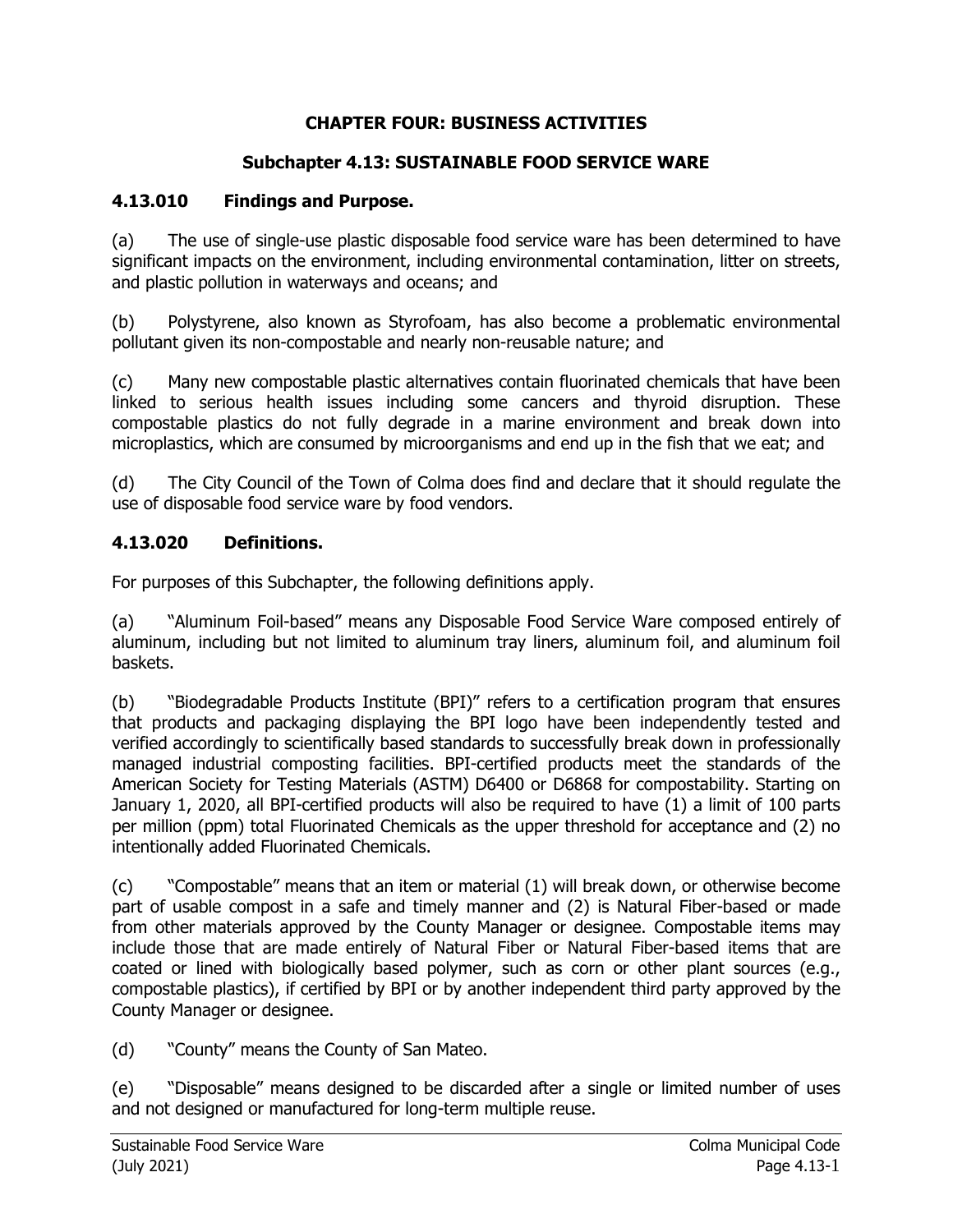(f) "Food Service Ware" means food contact products used for serving, distributing, holding, packaging, and/or transporting Prepared Food including, but not limited to plates, cups, bowls, trays, clamshell containers, boxes, utensils, straws, lids, and food contact paper (e.g., wraps, bags, tray liners, etc.). The term "Food Service Ware" includes Food Service Ware Accessories.

(g) "Food Service Ware Accessories" include Food Service Ware such as straws, stirrers, cup spill plugs, cup sleeves, condiment packets, utensils (including chopsticks), cocktail sticks/picks, toothpicks, napkins, and other similar accessory or accompanying Food Service Ware used as part of food or beverage service or packaging. Detachable lids for beverage cups and food containers are not considered a Food Service Ware Accessory.

(h) "Fluorinated Chemicals" means perfluoroalkyl and polyfluoroalkyl substances (PFAS chemicals) or fluorinated chemicals, which are a class of fluorinated organic chemicals containing at least one fully fluorinated carbon atom.

(i) "Food Facility" means an operation that stores, prepares, packages, serves, vends, or otherwise provides food to the public for human consumption, as defined by the California Health and Safety Code Section 113789 or successor. It includes both permanent and temporary food facilities. Public schools are exempt from the provisions of this Subchapter.

(j) "Food Scrap Composting Method" means: (1) self-hauling of food scraps to a permitted composting facility or a transfer station that accepts food scraps that will be transferred to a permitted composting facility for on-site compost processing, (2) food scrap compost collection service provided by a curbside hauler, or (3) on-site food scrap composting.

(k) "Healthcare Facilities" mean places that provide healthcare to the public. Healthcare Facilities includes, but is not limited to hospitals, clinics, outpatient care centers, nursing homes, psychiatric care centers, medical offices, hospice homes, mental health and addiction treatment centers, orthopedic and other rehabilitation centers, urgent care, birth centers, etc.

(l) "Natural Fiber/Natural Fiber-based" means a plant or animal-based, non-synthetic fiber, including but not limited to products made from paper, sugarcane, bamboo, wheat stems/stalk, hay, wood, etc.

(m) "Non-Compostable" means not meeting the definition of Compostable set forth in this Subchapter.

(n) "Polystyrene-based" means and includes expanded polystyrene, which is a thermoplastic petrochemical material utilizing a styrene monomer and processed by any number of techniques including, but not limited to fusion of polymer spheres (expandable bead polystyrene), injection molding, form molding, and extrusion-blow molding (extruded foam polystyrene). The term "polystyrene" also includes polystyrene that has been expanded or blown using a gaseous blowing agent into a solid foam (expanded polystyrene [EPS]) and clear or solid polystyrene known as oriented polystyrene.

(o) "Prepackaged Food" means any properly labeled processed food, prepackaged to prevent any direct human contact with the food product upon distribution from the manufacturer and prepared at an approved source.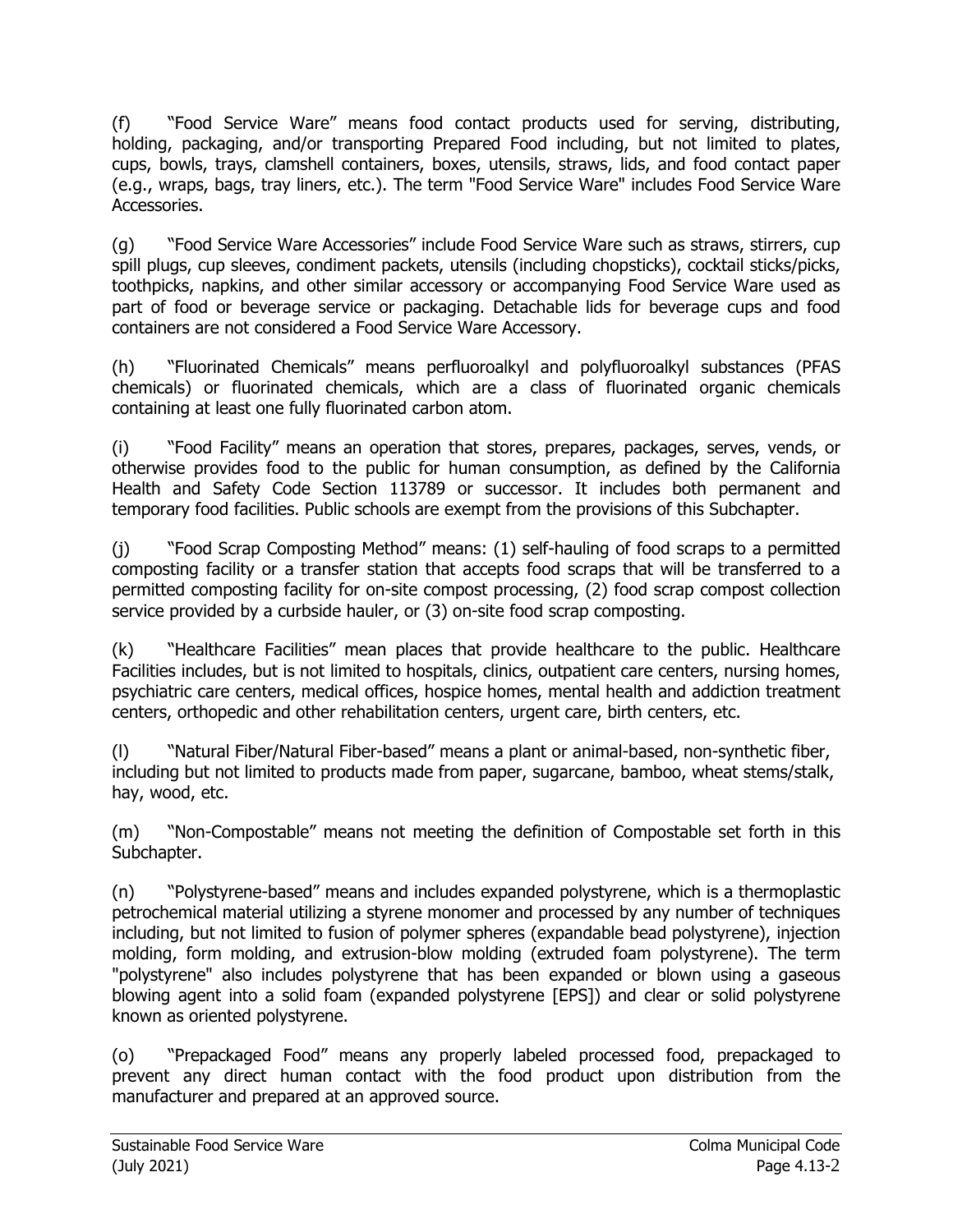(p) "Prepared Food" means food or beverages that undergo a cooking or food preparation technique on the Food Facility's premises for consumption by the public. Cooking or food preparation technique includes, but is not limited to the following:

(1) Cooking methods, utilizing the application of heat, such as steaming, microwaving, simmering, boiling, broiling, grilling, frying, or roasting.

(2) Beverage preparation, such as blending, brewing, steeping, juicing, diluting, or pouring.

(3) Food preparation techniques, such as defrosting, rinsing, washing, diluting, cutting, portioning, mixing, blending, assembling, coating, dipping, garnishing, decorating, or icing.

Prepared Food does not include raw eggs or raw, butchered meats, fish, and/or poultry sold from a butcher case, a refrigerator case, or similar retail appliance.

(q) "Takeout Food" means Prepared Food requiring no further preparation, which is purchased to be consumed off a Prepared Food Facility's premises. Takeout Food includes Prepared Food delivered by a Food Facility or by a third-party Takeout Food Delivery Service.

(r) "Takeout Food Delivery Service" is a service that delivers Takeout Food from a Food Facility to a customer for consumption off the premises. This service can be provided directly by the Food Facility or by a third-party.

# **4.13.030 Distribution of Disposable Food Service Ware Accessories.**

(a) No Food Facility shall provide any Disposable Food Service Ware Accessories except: (1) upon request by the consumer, (2) upon acceptance by the consumer after being offered by the Food Facility, or (3) at a self-serve area and/or a dispenser.

(b) Food Facilities shall only distribute Disposable Food Service Ware Accessories unbundled, as separate individual units.

(c) Takeout Food Delivery Services that utilize digital ordering/point of sale platforms, including but not limited to the internet and smart-phone, shall only offer Disposable Food Service Ware Accessories by providing clear options for customers to affirmatively request these items separate from orders for food and beverages. The default option on the digital ordering/point of sale platforms shall be that no Disposable Food Service Ware Accessories are requested. Each individual Disposable Food Service Ware Accessory (e.g., each fork, knife, condiment packet, napkin, etc.) provided with Prepared Food must be specifically requested by the customer in order for a Food Facility to provide it.

# **4.13.040 Standards and Required Use of Disposable Food Service Ware.**

(a) No Food Facility shall use Polystyrene-based Disposable Food Service Ware when providing Prepared Food.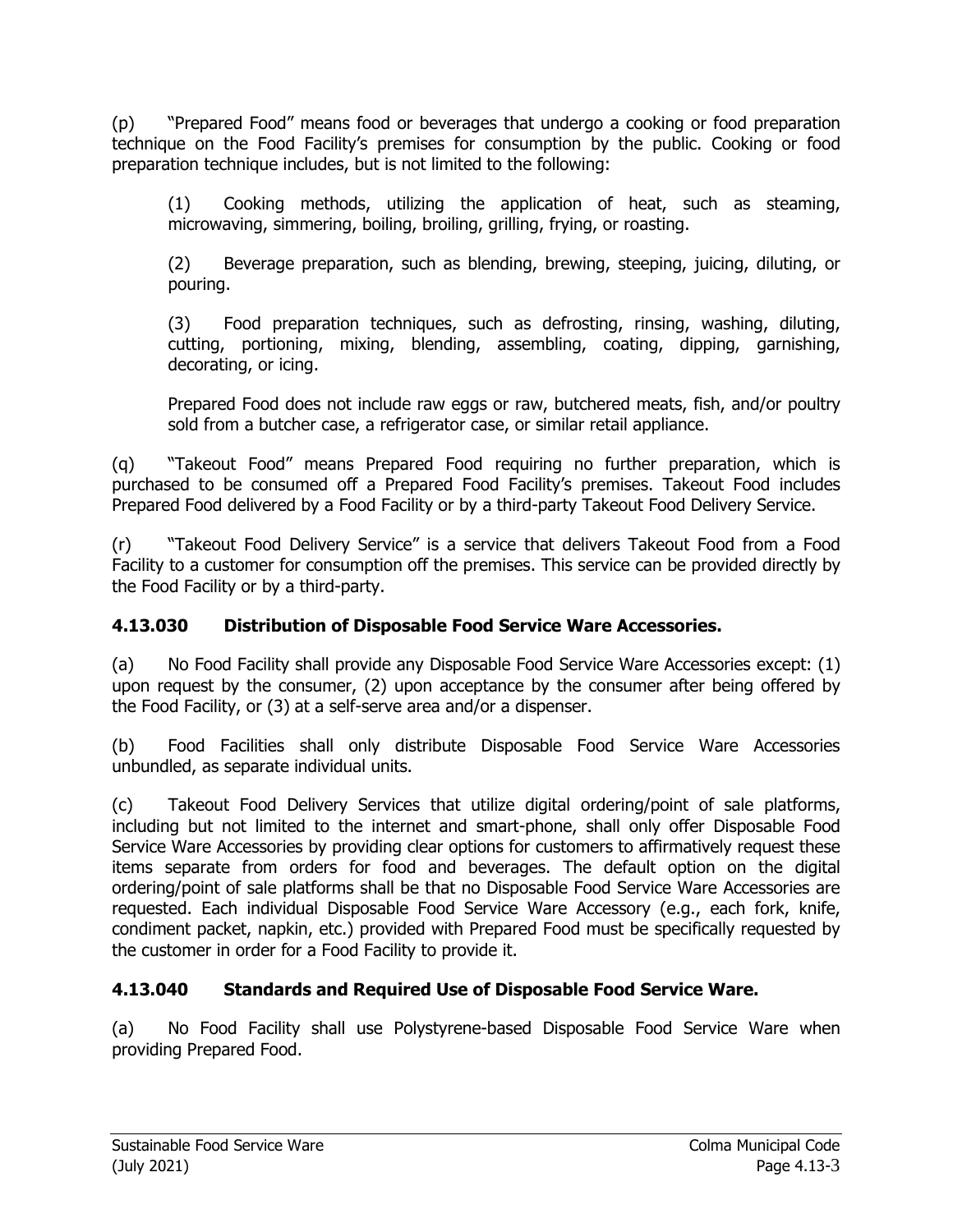(b) Food Facilities shall only provide Disposable straws, stirrers, utensils, and cocktail/toothpicks (and the packaging that these individual items are wrapped in, if any) that are Compostable.

(c) Nothing in this Subchapter shall conflict or be construed to conflict with the Americans with Disabilities Act or any other applicable law concerning the rights of individuals with disabilities. In particular, nothing in this Subchapter shall restrict, or be construed to restrict, the provision by Food Facilities of Disposable Non-Compostable straws to individuals who may request the use of Disposable Non-Compostable straws to accommodate medical needs or disabilities. Healthcare Facilities may distribute Disposable Non-Compostable straws with or without request by a patient at the discretion of the Healthcare Facility staff based on the physical or medical needs of the patient.

(d) Food Facilities shall use Compostable items for the below Disposable Food Service Ware:

(1) Plates

(2) Bowls (of all sizes including, but not limited to soup and salad bowls and accessory bowls for condiments)

- (3) Cups (of all sizes including, but not limited to beverage cups)
- (4) Food trays

(5) Clamshells, boxes, deli containers, and other containers used for the sale and/or distribution of Prepared Food (e.g., Takeout Food, leftover "doggie containers", etc.)

(e) Compostable items for the Disposable Food Service Ware listed in Subsection (d) used by Food Facilities must have been tested to breakdown into compost in an industrial composting facility in a timely manner and shall be free of all intentionally added Fluorinated Chemicals. To verify, these items shall be certified by Biodegradable Products Institute (BPI) or another independent third party approved by the County Manager or designee, in collaboration with local waste processors and haulers.

(f) For all other Disposable Food Service Ware not listed in Subsections (b) and (d), Food Facilities shall use only Disposable Food Service Ware that can be composted by the Food Scrap Composting method utilized by the Food Facility and/or accepted for recycling by the Food Facility's recycling collection service.

(g) The Town through the County shall maintain a list of approved Disposable Food Service Ware sources and/or references to organizations that maintain regularly updated lists of products that meet the requirements detailed in Subsections (a), (b), (d), and (e) of this Section. This information shall be made available on the County Office of Sustainability website, in the County Office of Sustainability, and available from the Town upon request. If a product is not included on the approved lists, the Food Facility wishing to use a product as Disposable Food Service Ware shall establish to the City Manager through County Manager or designee's satisfaction that the product complies with the requirements detailed in Subsections (a), (b), (d), and (e).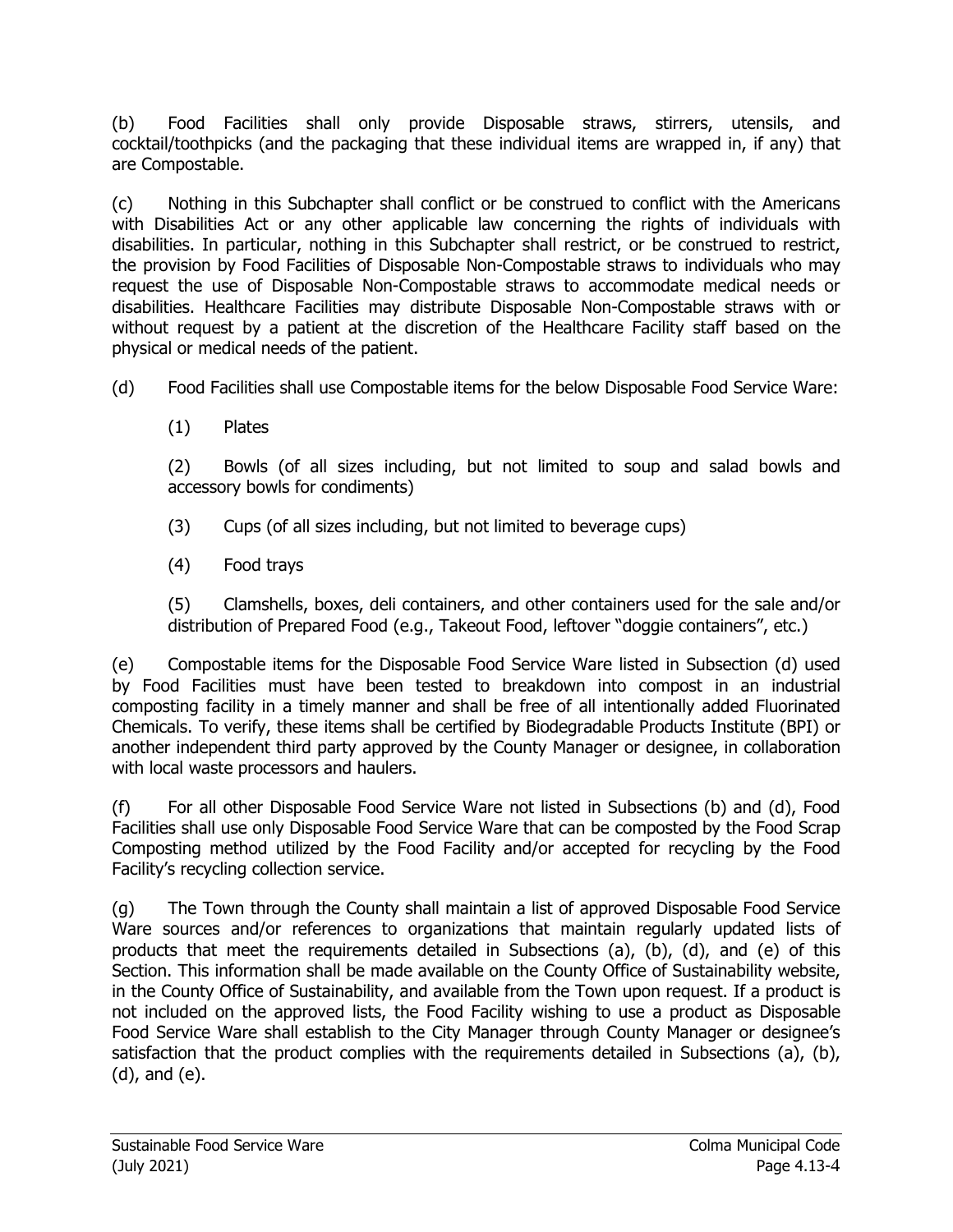# **4.13.050 Recordkeeping and Inspection.**

(a) Food Facilities shall keep complete and accurate record or documents of the below items.

(1) Commencing on the effective date of this Ordinance and ending on March 25, 2022, the purchase of all Disposable Food Service Ware, including Non-Compostable and Compostable items.

(2) The purchase of the acceptable Disposable Food Service Ware evidencing compliance with this Subchapter for a minimum period of three years from the date of purchase.

(b) The record shall be made available for inspection at no cost to the Town through the County during regular business hours by Town or County employees or Town or Countydesignated staff authorized to enforce this Subchapter. Unless an alternative location or method of review is mutually agreed upon, the records or documents shall be made available at the Food Facility address.

(c) The provision of false or incomplete information, records, or documents to the Town or County shall be a violation of this Subchapter.

#### **4.13.060 Exemptions.**

(a) Prepackaged Food is exempt from the provisions of this Subchapter.

(b) Polystyrene coolers and ice chests intended for reuse are exempt from the provisions of this Subchapter.

(c) Disposable Food Service Ware that is entirely Aluminum Foil-based is exempt from the provisions of this Subchapter.

(d) If the Town through the County determines that a reasonably feasible Disposable Food Service Ware that complies with Section 4.13.040 (a), (b), (d), and (e) of this Subchapter does not exist, these items will be exempt from the abovementioned provisions of this Subchapter until the Town through the County determines that a reasonably feasible alternative is available on the market for purchase. The Town through the County will have a current list of these exempted Disposable Food Service Ware posted on the County Office of Sustainability website with hard copies available in the County Office of Sustainability, and available from the Town upon request.

(e) Certain Disposable Food Service Ware Accessories for beverage orders, specifically, straws and cup sleeves, shall be exempt from Section 4.13.030 (a) and may be distributed for safety reasons without the need for a request by the consumer or an offer by the Food Facility, specifically at drive-through areas of Food Facilities. Detachable lids are not considered a Disposable Food Service Ware Accessory, so Section 4.13.030 (a) does not apply to detachable lids.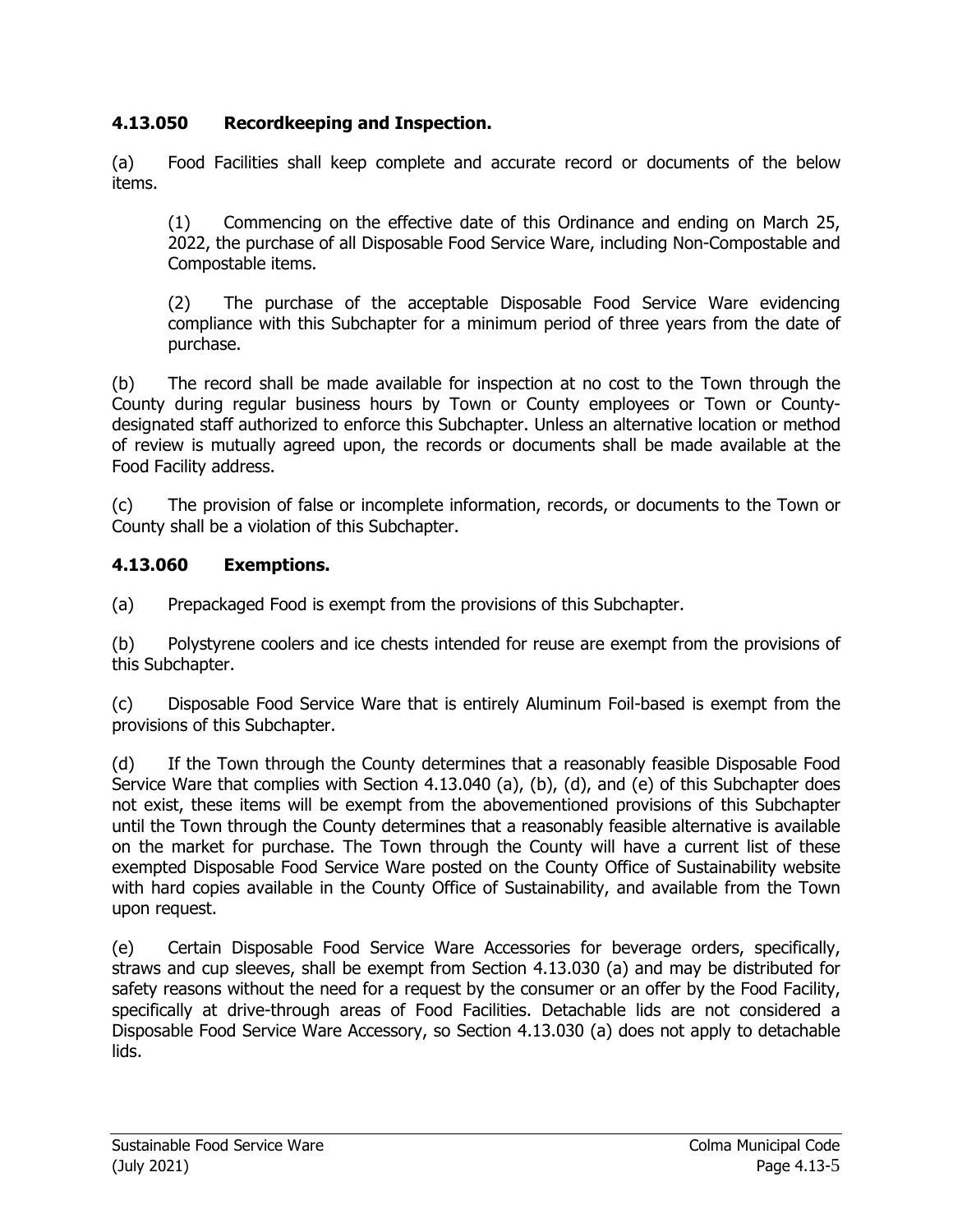(f) Temporary exemptions due to an emergency are automatic without the submission of a request for an exemption. An emergency is defined as a sudden, unexpected occurrence posing a clear and imminent danger that requires immediate action to prevent or mitigate the loss or impairment of life, health, property, or essential public services. Examples of an emergency include, but are not limited to natural disasters, emergencies due to the release of hazardous materials, emergencies associated with loss of power and/or water, or emergency medical response.

# **4.13.070 Case-by-Case Consideration of Requests for Hardship Exemption.**

(a) **Grounds for an exemption.** An exemption from any of the provisions of this Subchapter may be granted by the City Manager through the County Manager or designee upon demonstration by a Food Facility to the satisfaction of the Town through the County that strict application of the requirements would cause undue hardship. An "undue hardship" includes, but is not limited to the following:

(1) A situation unique to the Food Facility where a suitable alternative that conforms with the requirements detailed in Section 4.13.040 (a), (b), (d), and (e) does not exist for a specific application.

(2) Imposing the provisions of this Subchapter would cause significant economic hardship. "Significant economic hardship" may be based on, but not limited to, demonstrating that suitable Disposable Food Service Ware is not available at a commercially reasonable price and the additional cost associated with providing the Disposable Food Service Ware is particularly burdensome to the Food Facility based on the type of operation(s) affected, the overall size of the business/operation, the number, type and location of its facilities, the impact on the overall financial resources of the Food Facility, and other factors. Reasonable added cost for a suitable item as compared to a similar item that the Food Facility can no longer use shall not by itself constitute adequate grounds to support an exemption for such item. In determining whether a significant economic hardship has been established, the City Manager through the County Manager or designee shall consider the following information: ability of the Food Facility to recover the additional expense by increasing its prices; the availability of tax credits and deductions; outside funding; and other options.

(b) **Request for an exemption.** A request for an exemption from the requirements of this Subchapter shall include all information deemed necessary by the Town and County to render a decision, including but not limited to documentation showing the factual support for the requested exemption. A request for an exemption may be approved by the City Manager through the County Manager or designee, in whole or in part, with or without conditions. The duration of the exemption, if granted, shall also be determined by the City Manager through the County Manager or designee. Information about the application process for requesting an exemption will be available on the County Office of Sustainability's website and in the County Office of Sustainability, and available from the Town upon request.

# **4.13.080 Enforcement.**

The County of San Mateo, its officers, employees and agents are hereby authorized to enforce, on behalf of the Town of Colma, this subchapter of the Colma Municipal Code, and any